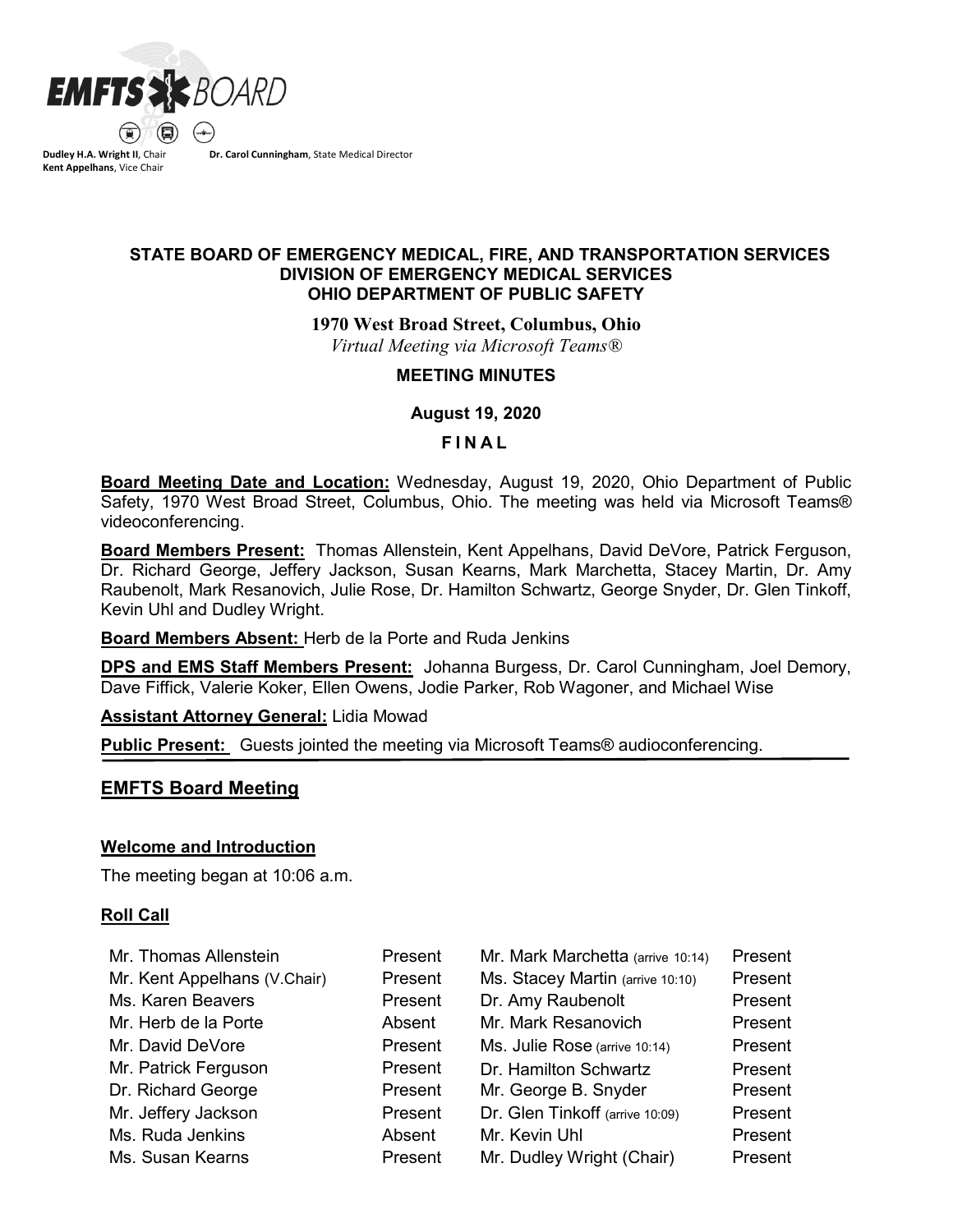## **Open Forum**

Mr. Wright inquired if there were any guests who would like to address the Board. No guests expressed a wish to address the Board.

#### **Consent Agenda**

Mr. Wright requested a motion to approve the Consent Agenda items that were distributed prior to the meeting including the EMFTS Board minutes of June 17, 2020, the Certificates of Accreditation, the Certificates of Approval, the June and July 90-day extension requests, and the June and July EMS certifications.

*ACTION: Motion to approve the Consent Agenda items that were distributed prior to the meeting including the EMFTS Board minutes of June 17, 2020, the Certificates of Accreditation, the Certificates of Approval, the June and July 90-day extension requests, and the June and July EMS certifications.* Ms. Beavers – First. Mr. Allenstein – Second. None opposed. Mr. Uhl and Mr. DeVore (0120670/0022630) - abstained. **Motion approved.**

Mr. Wright introduced himself as the Chair of the State Board of Emergency Medical, Fire, and Transportation Services. The proceedings were called to order at 10.10 a.m. on August 19, 2020.

#### **Roll Call**

| Mr. Thomas Allenstein        | Present | Mr. Mark Marchetta        | Present |
|------------------------------|---------|---------------------------|---------|
| Mr. Kent Appelhans (V.Chair) | Present | Ms. Stacey Martin         | Present |
| Ms. Karen Beavers            | Present | Dr. Amy Raubenolt         | Present |
| Mr. Herb de la Porte         | Absent  | Mr. Mark Resanovich       | Present |
| Mr. David DeVore             | Present | Ms. Julie Rose            | Present |
| Mr. Patrick Ferguson         | Present | Dr. Hamilton Schwartz     | Present |
| Dr. Richard George           | Present | Mr. George B. Snyder      | Present |
| Mr. Jeffery Jackson          | Present | Dr. Glen Tinkoff          | Present |
| Ms. Ruda Jenkins             | Absent  | Mr. Kevin Uhl             | Absent  |
| Ms. Susan Kearns             | Present | Mr. Dudley Wright (Chair) | Present |

It was noted for the record that a majority of the members of the Board were present.

The Board will be reviewing the following case(s):

#### **GOLDMANS**

These proceedings were held before the Board pursuant to Goldman v. State Medical Board of Ohio where the respondents did not properly request a hearing in the cases. The individuals named did not have the ability to present written or oral testimony; however, they may be present to hear the proceedings and outcome.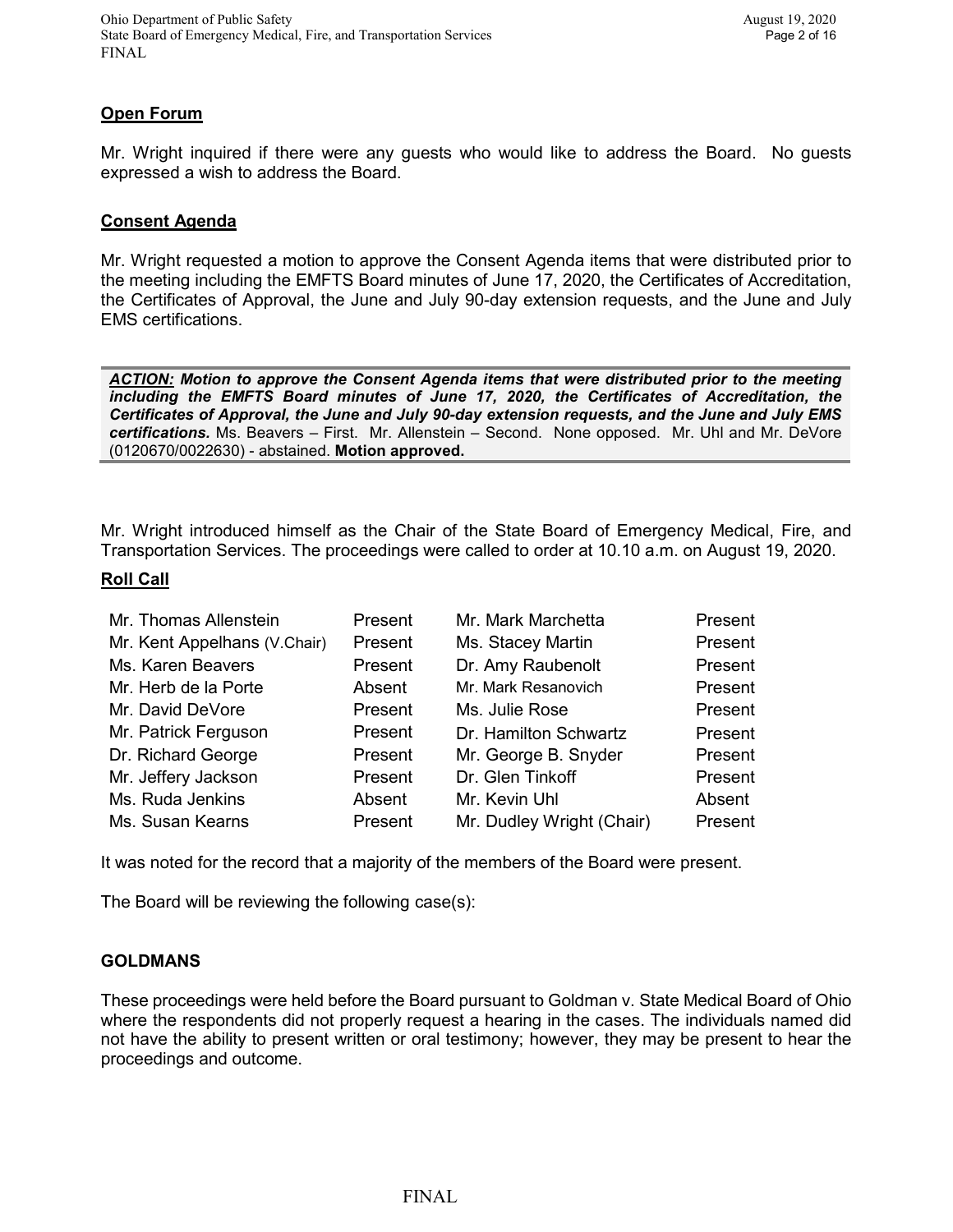All Board members received the sworn affidavits and accompanying exhibits for the Goldman proceedings from the EMS investigators. The affidavits contained the evidence and testimony upon which was deliberated.

There were five adjudications. The proceedings were in the matters of:

- o EMS Case No. 2017-25-E300, Victoria R. Liddil, Certificate No. 120442
- o EMS Case No. 2018-18-E300, Kevin A. Benedict, Certificate No. 97748
- o EMS Case No. 2018-326-E300, Tabetha S. Culler, Certificate No. 167382
- o EMS Case No. 2018-525-E300, Christopher M. Niehaus, Certificate No. 72882
- o EMS Case No. 2018-529-E300, David J. Yash, Certificate No. 139935

Mr. Wright requested a motion to admit the sworn affidavits and the accompanying exhibits in the aforementioned cases into evidence.

*ACTION: Motion to admit the sworn affidavits and accompanying exhibits in the aforementioned case into evidence.* Mr. Snyder - First. Mr. Ferguson – Second. None opposed. None abstained. Motion approved.

There was no further evidence to come before the Board and the proceedings closed at 10:14 a.m.

### **GOLDMAN MOTIONS**

*ACTION*: *In the matter of EMS Case Number 2017-25-E300, Victoria R. Liddil, EMS Certificate Number 120442, I move that the Board issue an adjudication order finding that Ms. Liddil failed to comply with the terms of her consent agreement as indicated in the Notice of Opportunity for Hearing and that Ms. Liddil's Emergency Medical Technician certification be revoked.* Mr. Snyder – First. Mr. Marchetta – Second. None opposed. Mr. Allenstein - abstained. **Motion approved.**

*ACTION*: *In the matter of EMS Case Number 2018-18-E300, Kevin A. Benedict, EMS Certificate Number 97748, I move that the Board issue an adjudication order finding that Mr. Benedict failed to comply with continuing education requirements as indicated in counts 1 and 2 of the Notice of Opportunity for Hearing and that Mr. Benedict's Paramedic certification be revoked.* Mr. Snyder – First. Mr. Marchetta – Second. None opposed. Mr. Allenstein - abstained. **Motion approved.**

*ACTION*: *In the matter of EMS Case Number 2018-326-E300, Tabetha S. Culler, EMS Certificate Number 167382, I move that the Board issue an adjudication order finding that Ms. Culler failed to comply with continuing education requirements as indicated in counts 1 and 2 in the Notice of Opportunity for Hearing and that Ms. Culler's Paramedic certification be revoked.* Mr. Snyder – First. Ms. Beavers - Second. None opposed. Mr. Allenstein - abstained. **Motion approved.**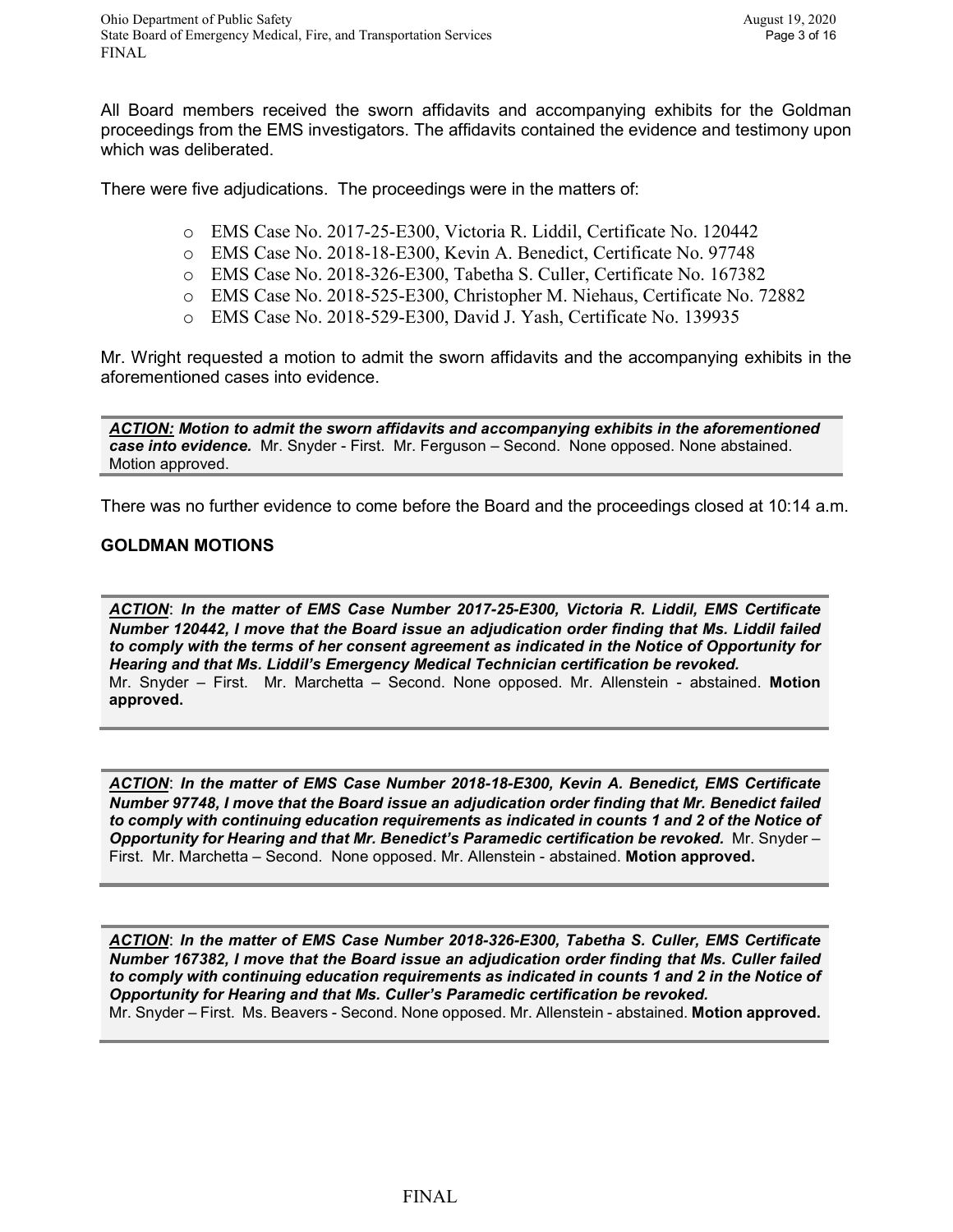*ACTION*: *In the matter of EMS Case Number 2018-525-E300, Christopher M. Niehaus, EMS Certificate Number 72882, I move that the Board issue an adjudication order finding that Mr. Niehaus failed to comply with continuing education requirements as indicated in counts 1 and 2 of the Notice of Opportunity for Hearing and that Mr. Niehaus' Emergency Medical Responder certification be revoked.* Mr. Snyder – First. Dr. Raubenolt – Second. None opposed. Mr. Allenstein - abstained. **Motion approved.**

*ACTION*: *In the matter of EMS Case Number 2018-529-E300, David J. Yash, EMS Certificate Number 139935, I move that the Board issue an adjudication order finding that Mr. Yash failed to comply with continuing education requirements as indicated in counts 1 and 2 of the Notice of Opportunity for Hearing and that Mr. Yash's Continuing Education Instructor certification be revoked.* Mr. Snyder – First. Mr. Ferguson – Second. None opposed. Mr. Allenstein and Ms. Kearns abstained. **Motion approved.**

## **EMS Investigations**

*ACTION: Motion to issue Notices of Opportunity for Hearings for the following education case.*  Mr. Snyder – First. Mr. Marchetta – Second. Mr. Allenstein, Ms. Kearns, and Mr. DeVore– Abstained. None opposed. **Motion approved.**

2020-344-E300

*ACTION: Motion to accept consent agreement for the following Medical Transportation case(s).* Mr. Snyder – First. Mr. Marchetta – Second. Mr. Allenstein and Mr. DeVore – Abstained. None opposed. **Motion approved.**

> 2018-700-E700 2019-100-E700

| ACTION: Motion to close the following Medical Transportation case(s).                  |                                       |                                     |  |
|----------------------------------------------------------------------------------------|---------------------------------------|-------------------------------------|--|
| Mr. Snyder - First. Ms. Kearns - Second. Mr. Allenstein and Mr. DeVore-Abstained. None |                                       |                                     |  |
| opposed. Motion approved.                                                              |                                       |                                     |  |
| $2017-673-E500$ *Re-open if reapplies                                                  | 2019-262-E700                         | 2019-530-E500                       |  |
| $2018 - 105 - E500$ *Re-open if reapplies                                              | 2019-350-E700                         | $2020 - 209 - E700$ *Warning Letter |  |
| 2018-198-E400                                                                          | $2019-469-E700$ *Re-open if reapplies | 2020-217-E700                       |  |
| 2018-338-E400 *Refer to Medical Dir.                                                   | 2019-528-E500                         |                                     |  |
| 2018-544-E700                                                                          | 2019-529-E700                         |                                     |  |

*ACTION: Motion to issue Notices of Opportunity for Hearings for the following Medical Transportation case.* 

Mr. Snyder – First. Mr. Marchetta – Second. Mr. Allenstein and Mr. DeVore – Abstained. None opposed. **Motion approved.**

2020-313-E700

### FINAL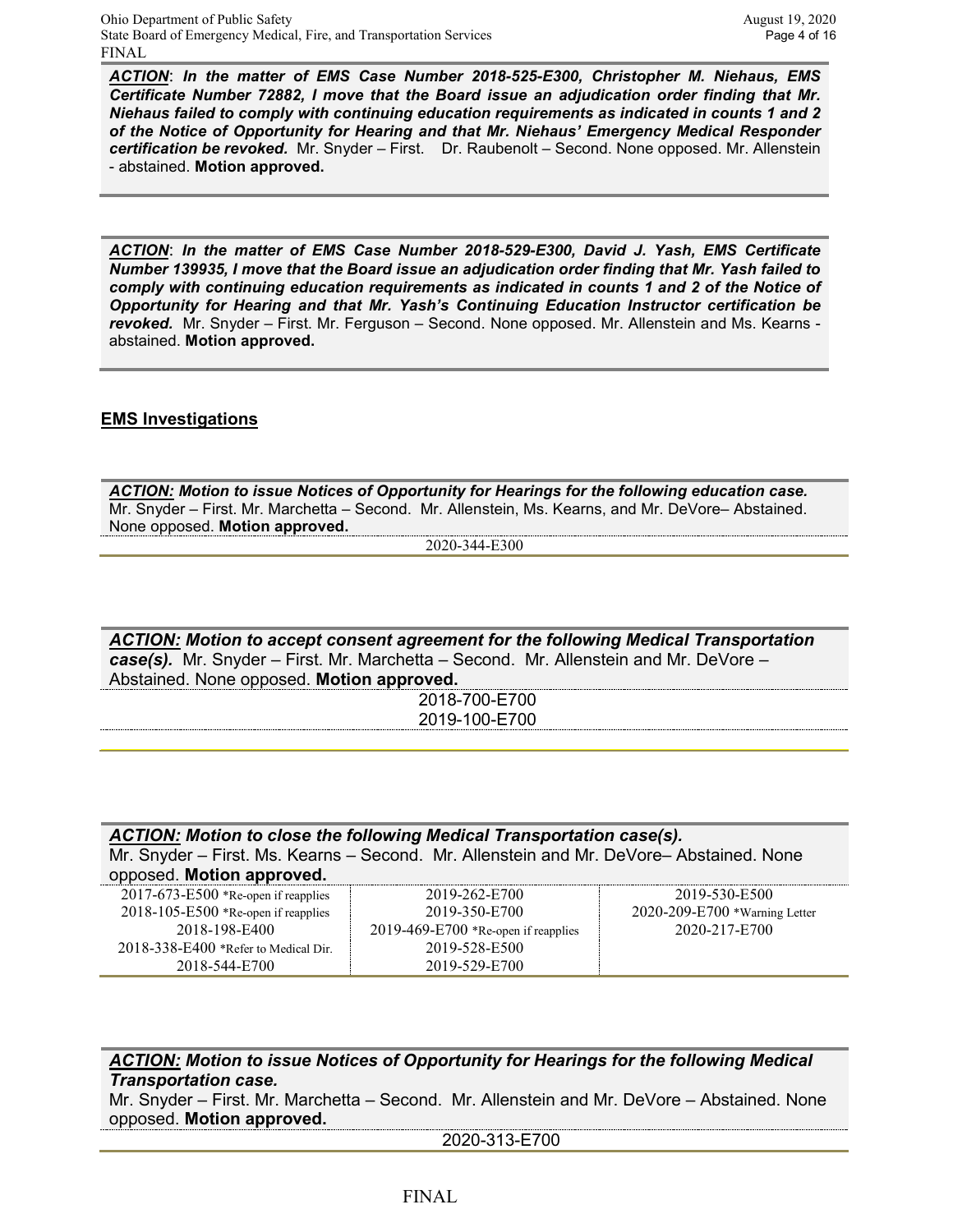.

*ACTION: Motion to close the following Consent Agreements:* Mr. Snyder – First. Mr. Marchetta – Second. Mr. Allenstein and Mr. DeVore – Abstained. None opposed. **Motion approved.**

| 2019-399-E100  | 2020-174-E100  |
|----------------|----------------|
| 2020-061-E100  | 2020-197-BE100 |
| 2020-063-BE100 | 2020-302-E100  |
| 2020-125-BE100 |                |

| ACTION: Motion to close the following cases. The following cases have been recommended to be               |
|------------------------------------------------------------------------------------------------------------|
| closed due to lack of jurisdiction, referral to local medical director, deferral to department discipline, |
| certifications have expired, or non-violations of ORC and/or OAC. Mr. Snyder – First. Ms. Beavers –        |
| Second. Mr. Allenstein, Mr. Ferguson 92020-202-E400) and Mr. DeVore (2020-184-E400 - Abstained. None       |
| apponed Mation approval                                                                                    |

opposed. **Motion approved.** 2019-206-E700 2019-279-E500 2020-184-E400 \*Refer to Medical Dir. 2020-202-E400 \*Refer to Medical Dir. 2020-206-BE100 2020-226-BE100 \*Warning Letter 2020-244-BE500 2020-273-E500 2020-274-BE100 \*Warning Letter 2020-277-E400 2020-278-E400 2020-296-E400 2020-306-E500 2020-327-E100

| ACTION: Motion to close the following cases. Individuals have met the stipulations of |               |  |
|---------------------------------------------------------------------------------------|---------------|--|
| their Consent Agreements. Mr. Snyder - First. Ms. Beavers - Second. Mr. Allenstein -  |               |  |
| Abstained. None opposed. Motion approved.                                             |               |  |
| 2016-711-BE100                                                                        | 2017-687-E300 |  |

| 2016-711-BE100 |  |
|----------------|--|
| 2017-186-E300  |  |
| 2017-512-E300  |  |
| 2017-559-E300  |  |
| 2017-563-E300  |  |
| 2017-578-E300  |  |

*ACTION: Motion to close the following case. Individual was audited at their respective level and opted to surrender their certificate to practice or certificate to teach. Re-open if reapplies.*

2017-698-E300 2017-720-E300 2018-44-E300 2018-135-E500 2018-664-E100

Mr. Snyder – First. Ms. Rose – Second. Mr. Allenstein and Mr. DeVore – Abstained. None opposed. **Motion approved.**

| 2018-126-E300 |  |
|---------------|--|
| 2018-697-E500 |  |
| 2019-598-E300 |  |
| 2019-686-E300 |  |
| 2019-687-E300 |  |
|               |  |

| ACTION: Motion to close the following case(s) as the application for certification was withdrawn. |
|---------------------------------------------------------------------------------------------------|
| Re-open if reapplies.                                                                             |
| Mr. Snyder – First. Ms. Kearns – Second. Mr. Allenstein and Mr. DeVore - Abstained. None opposed. |
| Motion approved.                                                                                  |
| 2018-43-E300                                                                                      |
| 2020-251-E100                                                                                     |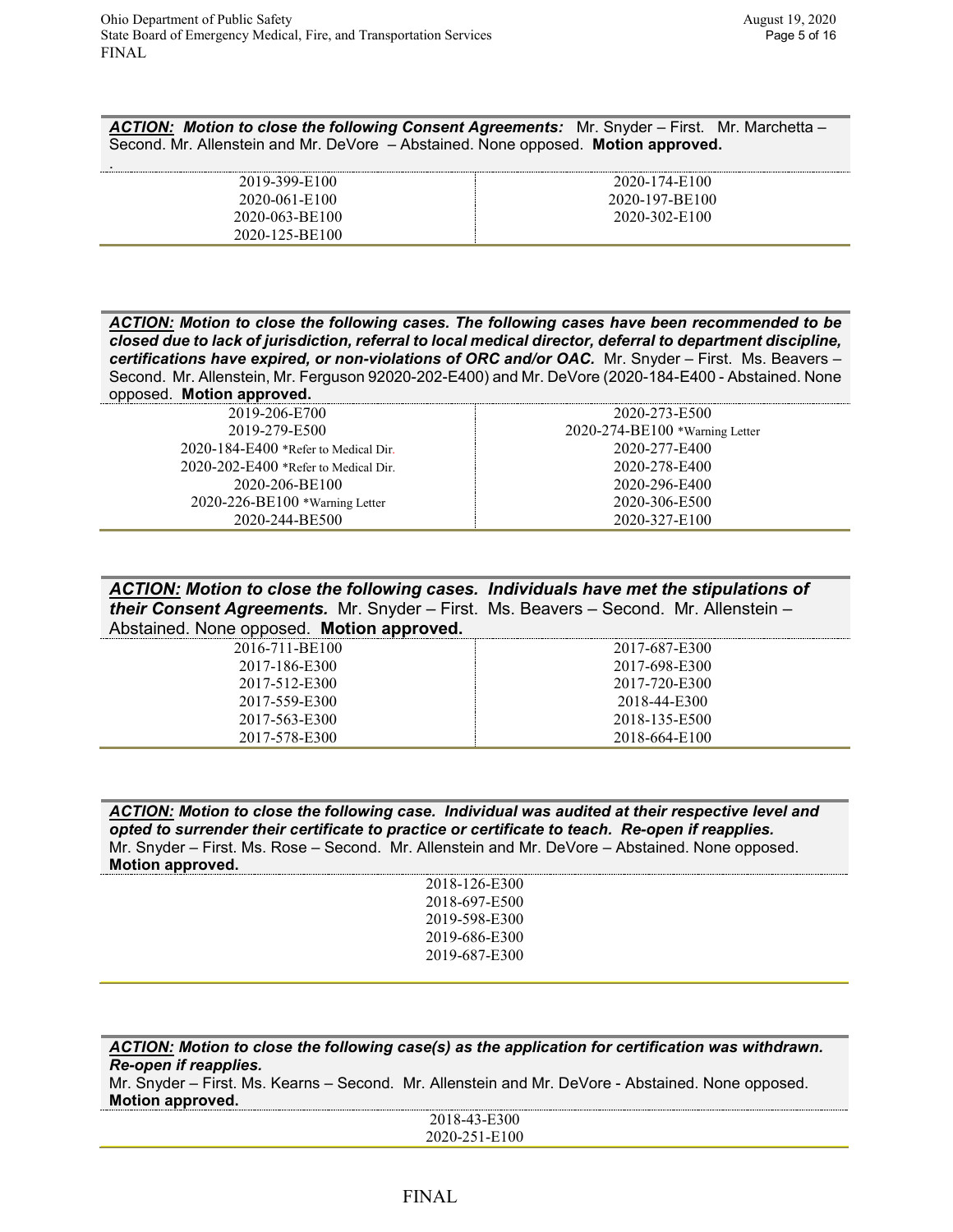*ACTION: Motion to accept the voluntary surrender for the revocation of certificate(s) for the following individuals.* 

Mr. Snyder – First. Ms. Rose – Second. Mr. Allenstein and Mr. DeVore – Abstained. None opposed. **Motion approved.**

> 2018-45-E300 2020-042-BE100

*ACTION: Motion to issue Notices of Opportunity for Hearings for the following cases.*  Mr. Snyder – First. Ms. Kearns – Second. Mr. Allenstein and Mr. DeVore – Abstained. None opposed. **Motion approved.**

| 2019-346-BE100 | 2020-154-E100 |
|----------------|---------------|
| 2019-597-E300  | 2020-235-E100 |
| 2019-599-E300  | 2020-239-E100 |
| 2020-002-BE100 | 2020-243-E100 |
| 2020-003-BE100 | 2020-305-E100 |

*ACTION: Motion to close the following cases due to one of the following reasons: inadvertently marked yes to conviction question, misdemeanor convictions which the Board has previously deemed "not involving moral turpitude," continuing education cases which now meet the requirements, non-patient care issues, and grandfathering issues of certification/conviction.* Mr. Snyder – First. Ms. Beavers – Second. Mr. Allenstein and Mr. DeVore – Abstained. None opposed. **Motion approved.**

| 2020-116-BE500 | 2020-303-E300  |
|----------------|----------------|
| 2020-257-E100  | 2020-308-E100  |
| 2020-271-E500  | 2020-315-BE100 |
| 2020-281-BE100 | 2020-321-E100  |
| 2020-282-BE100 | 2020-325-E500  |
| 2020-287-BE500 | 2020-328-BE100 |
| 2020-295-BE100 | 2020-335-E100  |
| 2020-298-BE500 | 2020-336-BE500 |
| 2020-300-E300  | 2020-358-BE100 |

## **Chair Report, Dudley Wright**

Mr. Wright appreciates all of the work that the EMS and legal staff has done to help the meetings go smoothly.

#### **State Medical Director, Dr. Carol Cunningham**

Dr. Cunningham reported that the Regional Physicians Advisory Board (RPAB) still needs membership in regions 7 and 8. The RPAB Chairperson virtual meeting will be held September 9, 2020 at 1:00 pm.

All Board members received materials from the Statewide Ohio Hospital Burn Surge Plan in the Board packet. The creation of this plan is a directive from the US Department of Health and Human Services requesting the Ohio Department of Health (ODH) to prepare for mass casualty incidents requiring burn surge capacity. ODH requested that a training module for EMS be created. The script is a Power Point presentation and script that all Board members received. It is based on the current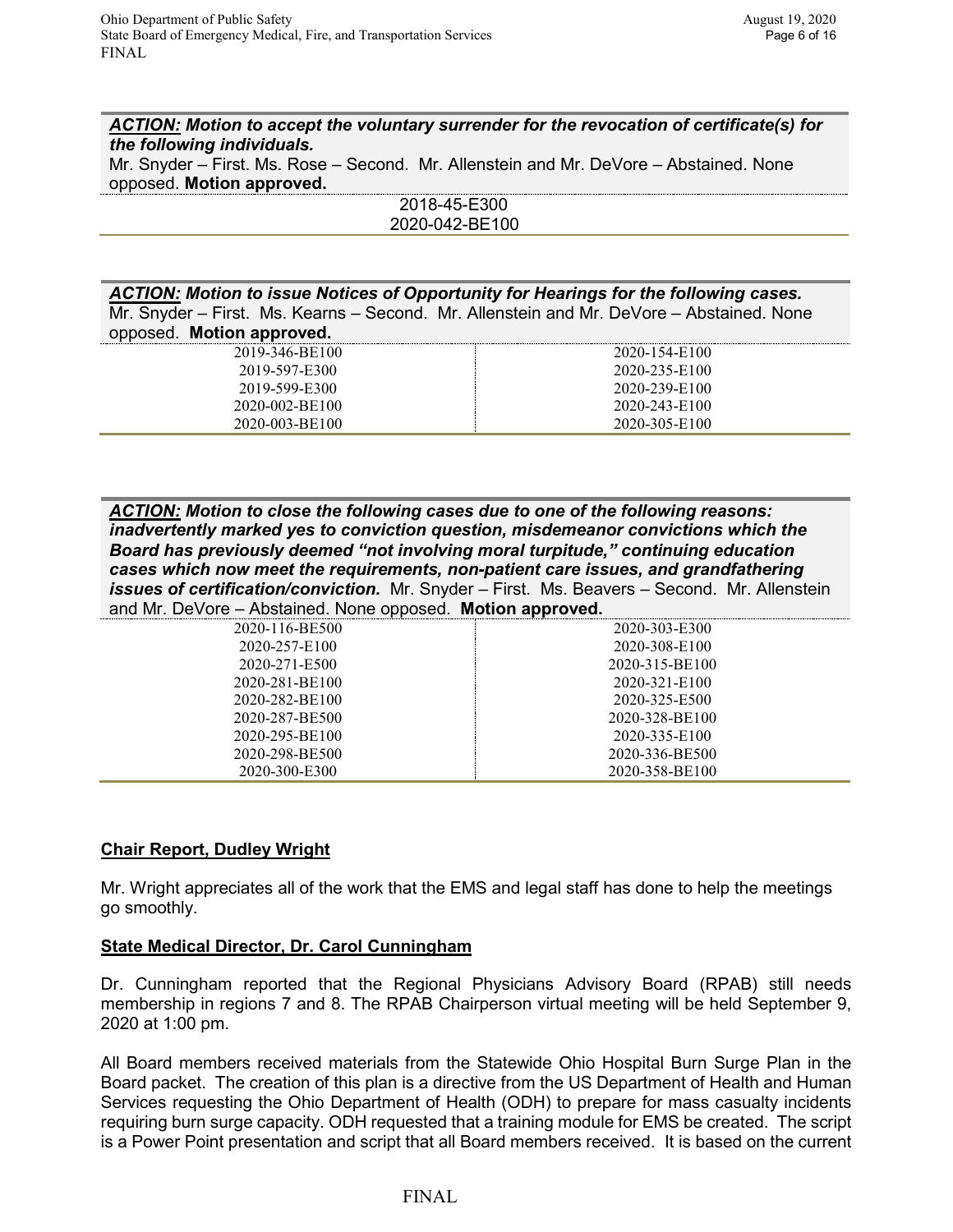version of the plan. EMS providers can begin using the EMS training module once it is approved by the Board.

Dr. Cunningham requested a motion to accept the Ohio EMS Burn Surge Training module and script for posting on the EMS website and distribution to Ohio EMS for training purposes.

*ACTION: Motion for the Board to approve the Ohio EMS Burn Surge Training module and script for posting on the EMS website and distribution to Ohio EMS for training.* Ms. Karen Beavers – First. Ms. Kearns – Second*.* None opposed. None abstained. **Motion approved.**

Dr. Cunningham reported that despite the federal budget NHTSA has approved funding for version 3 of the NASEMSO National Model EMS Clinical Guidelines. Dr. Richard Kamin and Dr. Cunningham were asked to serve as the co-principle investigators for the project. The project timeline is estimated to be approximately 18 months.

# **EMS Staff Legal Counsel, Michael Wise**

Mr. Wise reported that the administrative hearings will begin virtually in September. The public can access the hearing. Other public agencies are using this format.

Mr. Wise requested a motion to approve filing of rules 4765-9-01 and 4765-9-02.

*ACTION: Motion for the Board to approve filing rules 4765-9-01 and 4765-9-02 of the Ohio Administrative Code with the Common Sense Initiative office and the Joint Committee on Agency Rule Review.* Mr. Marchetta – First. Dr. Tinkoff – Second*.* None opposed. None abstained. **Motion approved.**

Ms. Beverly Cooper stated that they would proceed with the filing of the chapter 8 rules. She believes it will take additional time; therefore, she is recommending that an extension be requested from JCARR. The staff would work on the language to include the Emergency Vehicle Operating Course (EVOC).

Mr. James Burke stated that the DEMS staff did an impromptu survey to see which fire charters and accredited sites are including EVOC in their training. There are a few schools that are implementing some type of training. A plan or lesson plan will need to be created.

Mr. Wise stated that a Board motion was not necessary to file an extension.

Ms. Beavers inquired if these rules would address the Amish community. Mr. Wise will review this matter.

## **Assistant Attorney General, Lidia Mowad**

Ms. Mowad reported that the administrative hearings will move forward.

As of last meeting there was one pending appellant matter. The court upheld the EMFTS Board's decision in the James Jackson's case.

Ms. Mowad reported that James Fields had a felony conviction and the Board chose to revoke his certification. He has appealed the EMFTS Board's decision.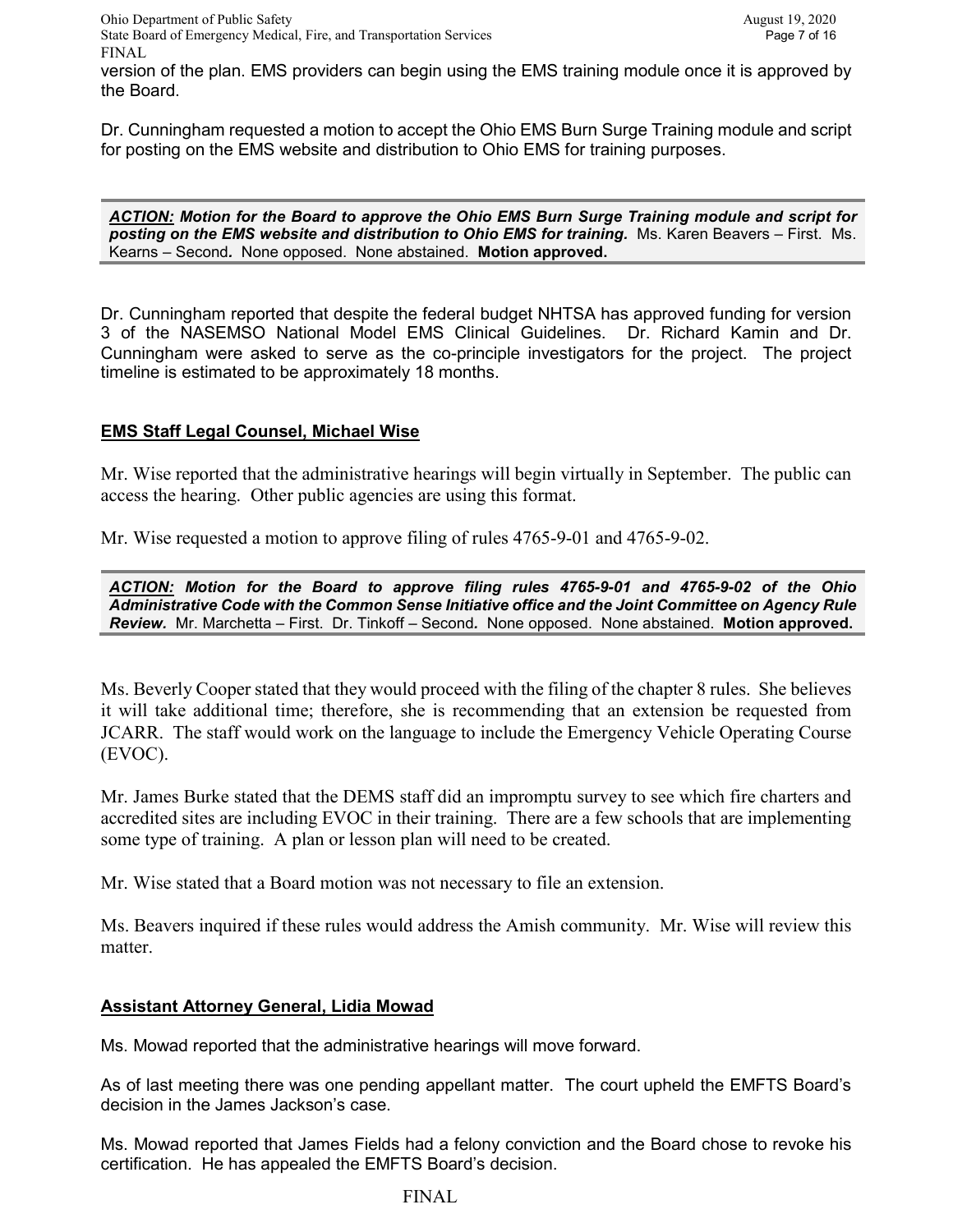## **Legislative Report, Dan Fitzpatrick**

Mr. Fitzpatrick deferred to Ben Kimmel in the ODPS Legislative office to give the report.

Mr. Kimmel reported that after the last Board meeting in June, on July 21, 2020 the Speaker of the House, Larry Householder and four other individuals were arrested by the FBI in a 60 million dollar federal bribery case. The House has a new speaker of the House, Representative Robert R. Cupp from Lima in Allen County.

Legislatively nothing significantly has changed. ODPS legislative office is managing what may happen in the lame duck session.

### **Interim Executive Director and Staff Reports, Robert Wagoner**

Mr. Wagoner reported that there are seven (7) EMFTS Board seats that expire on November 12, 2020. The letters requesting three (3) nominees from each identified nominating organization as outlined in the ORC 4765.02 have been sent. If any Board members have contact with any of the nominating organizations, he requested that they can assist the Division of EMS (DEMS) by ensuring that they reiterate the fact that the DEMS need three nominations from each organization.

There are currently six full-time staff positions that remain vacant due to the statewide hiring freeze. The exempt full time employees are required to take ten (10) cost savings days off without pay by the end of fiscal year 2021. Governor DeWine recently announced that state employees would continue to work from home through January 4, 2021. The DEMS staff averages 12 staff members in the office daily and 19 work from home on a rotational basis.

The staff prepared a report for the Director's Office showing the impact of temporarily extending deadlines and licensure expiration dates under HB 197. As of August 13, 2020 there were 1471 fire certificates, 1515 EMS certificates which affected 2133 individual certificate holders. As of December 1, 2020 the projected scenario would be 5353 fire certificates and, 4966 EMS certificates, with 10,319 individual certificate holders affected.

The DEMS staff remains engaged with the State EOC ESF-8 Public Health with the Ohio Department of Health as the lead agency and our participation in daily zone, touchpoint, and hot spot calls.

The DEMS staff continues to support the Ohio Fire Chiefs' Statewide Emergency Response System through distribution of their personnel needs and staffing survey as the COVID-19 pandemic continues. The monthly conference calls will continue between the Ohio Department of Public Safety, the Division of EMS and the Ohio Fire Chiefs' Association.

The 2020 Ohio Fire Service Hall of Fame & Fire Award presentations are in the final planning stages. The 2020 Ohio Fire Awards will be presented to:

- Fire Educator Lifetime Achievement Award Chief Jim Steele, Van Wert Fire Department.
- Fire Department of the Year Award Navarre-Bethlehem Joint Fire District dba Eric Valley Fire and Rescue
- Fire Service Instructor of the Year Award Lieutenant Scott Wallace of Dayton Fire **Department**
- Fire Officer of the Year Award Captain Grant Burns of Colerain Township Department of Fire and EMS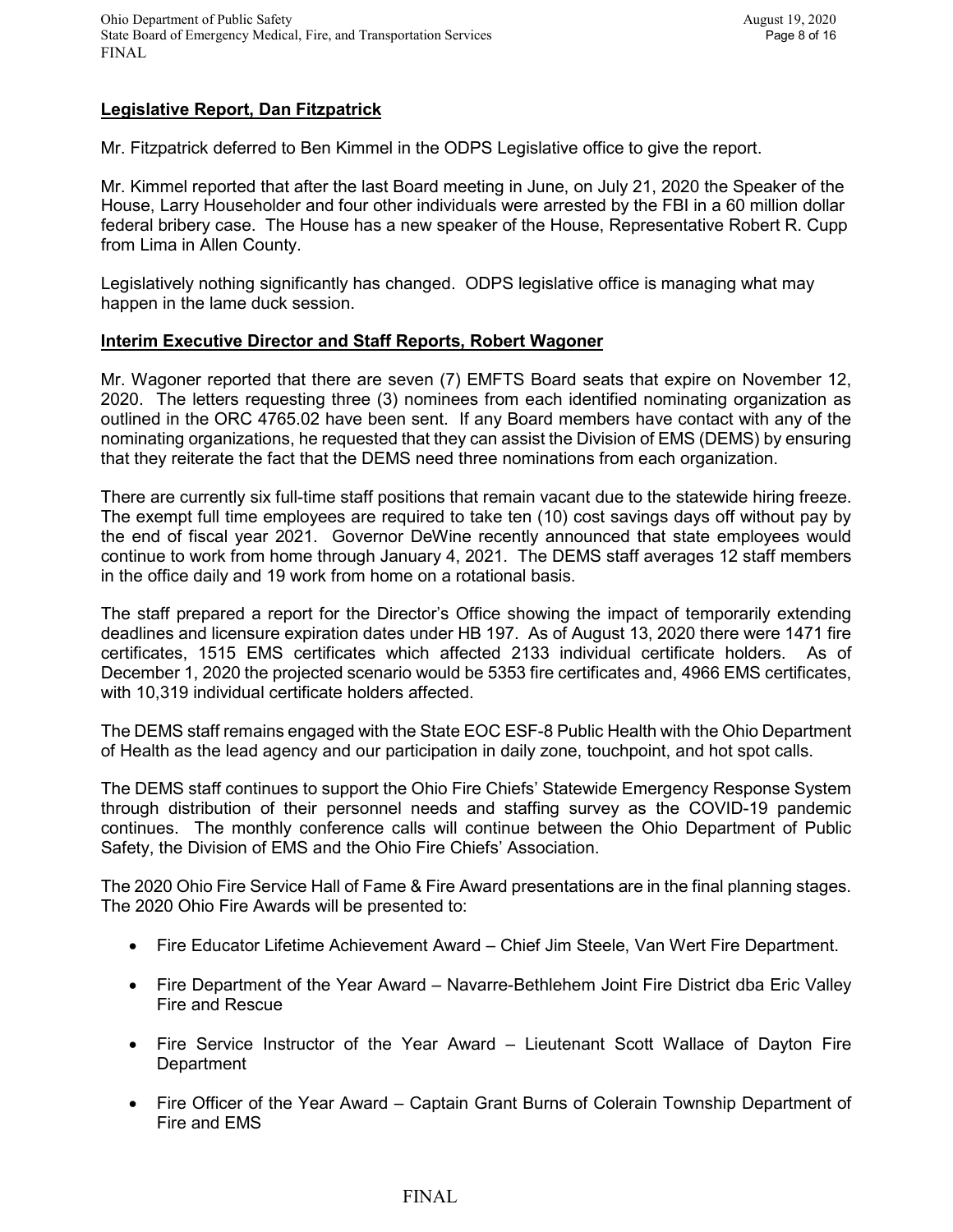• Fire Prevention Educator of the Year Award – Firefighter Josh Whitehead of West Carrollton Fire Department

Mr. Wagoner requested that the EMFTS Board members save the date for the 2021 Board Retreat which will be held February  $9<sup>th</sup>$ , 10<sup>th</sup>, and 11<sup>th</sup>. It will be determined at a later date if the retreat will be virtual or live.

A new business item is the administration of vaccinations by EMS certificate holders. There are frequent questions from ESF-8 and the Ohio Department of Health (ODH) when planning for pandemic influenza and other outbreaks. The ODH had begun discussing and planning for COVID-19 vaccination efforts. Compounded by timing with rapidly approaching influenza season with October being the prime time to vaccinate. The DEMS has been asked to describe their proposed model of involvement in a statewide public vaccination program. Some existing regulations from the 2009 H1N1 influenza pandemic mass vaccination campaign were reviewed with legal counsel. Most recently the Ohio Division of EMS received an inquiry from Columbus Public Health as they expressed a strong desire to begin a public influenza vaccination program in Columbus utilizing EMS personnel. All levels of EMS providers' current scope of practice contain some routes of medication administration. Influenza vaccinations can currently be administered via intramuscular (IM) injection by an AEMT and paramedic or via intranasal (IN) route by an EMR, EMT, AEMT, or paramedic. Routes for the delivery for future vaccinations are unknown but may possibly include IM via an autoinjector (all levels) or transdermal delivery.

Considering the onset of the upcoming influenza season during the ongoing COVID-19 pandemic, work should be done now in an expeditious and efficient manner to facilitate mobilization of the greatest number of currently certified EMS providers who are working and disbursed throughout the state to assist public health efforts with statewide inoculation in order to preserve hospital capacity for treating COVID-19 pandemic patients as this winter season approaches.

Mr. Wagoner requested support in the form of a motion that the Board recognizes that EMS certificate holders are permitted to administer vaccinations so long as the route of administration is within the scope of practice and the certificate holder administers the vaccine pursuant to medical director and training on specific vaccine, which includes adherence to the recommendations and instructions of the Food and Drug Administration.

*ACTION: Motion for the Board to recognize that EMS certificate holders are permitted to administer vaccinations so long as the route of administration is within the scope of practice and the certificate holder administers the vaccine pursuant to medical direction and training on the specific vaccine, which includes adherence to the recommendations and instructions of the Food and Drug Administration.*

Mr. Resanovich – First. Ms. Kearns – Second*.* None opposed. None abstained. **Motion approved.**

During the discussion it was stated that there are no administrative rules or legislative changes needed in this matter. Mr. Wise stated that this practice is already permitted and that this motion serves as clarification for the certificate holders.

**ACTION ITEM**: Mike Wise to write a position paper in regards to the matter of certificate holders permitted to administer vaccinations.

## **GRANTS, Johanna Burgess**

Mr. Burgess reported on the progress of the COVID-19 grant applications:

#### FINAL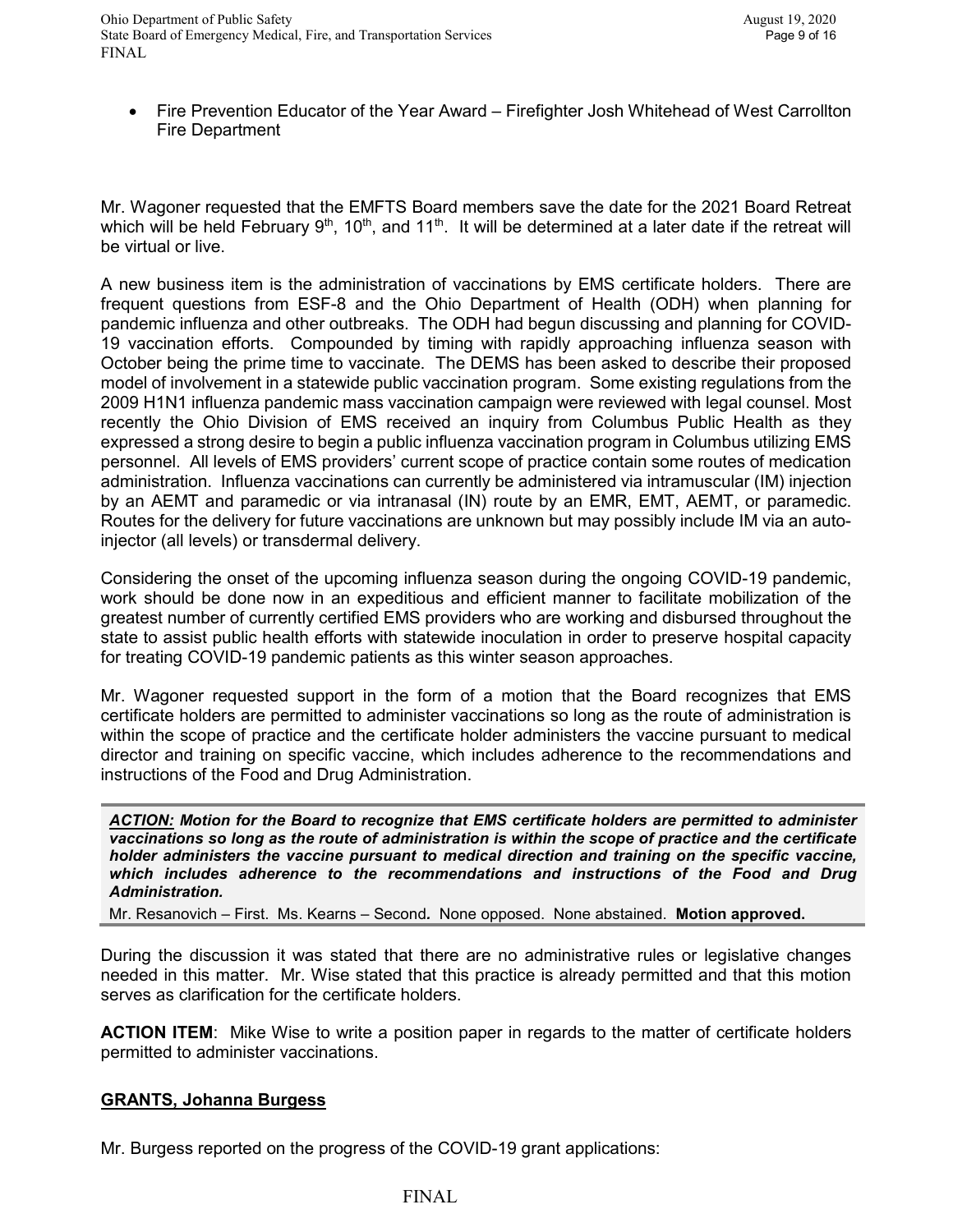Ohio Department of Public Safety August 19, 2020 State Board of Emergency Medical, Fire, and Transportation Services Page 10 of 16 FINAL

- 198 applications received
- 99 complete
- 47 reimbursed
- 32 needs further details from agency
- 22 still being reviewed

There were two requests for items to be added to the equipment list. A request from Matamoras Emergency Squad for Marcs radios and a request from Lindsey Fire to allow hand sanitizers, sanitizing wipes, disinfectant cleaners, and cleaning equipment.

*ACTION: Motion to approve the additional allowable items for reimbursement on the equipment list to include the following: hand sanitizers, sanitizing wipes, disinfectant cleaners and cleaning equipment and Marcs Radio with the stipulation that there is proof that they have a subscription before purchasing the radios.* Mr. Snyder – First. Dr. Schwartz – Second*.* None opposed. None abstained. **Motion approved.**

## **EMS Exemption Requests, Jodie Parker**

Ms. Parker reported that there was one military continuing education exemption request; 2020-8-01. DEMS staff has received all documentation and requests approval.

*ACTION: Motion to approve the military continuing education exemption request; 2020-8-01.*  Ms. Beavers – First. Dr. Tinkoff – Second*.* None opposed. None abstained. **Motion approved.**

#### **Education, James Burke**

Mr. Burke reported that there is one change to the accredited site, Clark State, there is a change in their expiration date. The new date is 2024.

The DEMS continue to work with the schools across the state. Mr. Burke thanked the Board to allow flexibility to the students path to certification during the pandemic. The DEMS has requested that when each school submits a new course, it should include in their policies what the DEMS call a "disruption policy" to address scenarios where the student needs to leave the school for any length of time or if the plan is disrupted.

#### **Medical Transportation, Dave Fiffick**

Mr. Fiffick presented the list of medical transportation renewal applications with expiration dates of July, August and September 2020. Staff is requesting a motion and approval pending a satisfactory inspection.

*ACTION: Motion to approve the medical transportation renewal applications with expiration dates of July, August and September 2020; pending a satisfactory inspection.* Mr. Marchetta – First. Ms. Martin – Second. None opposed. Mr. DeVore (120022 and 125015) - abstained. **Motion approved.**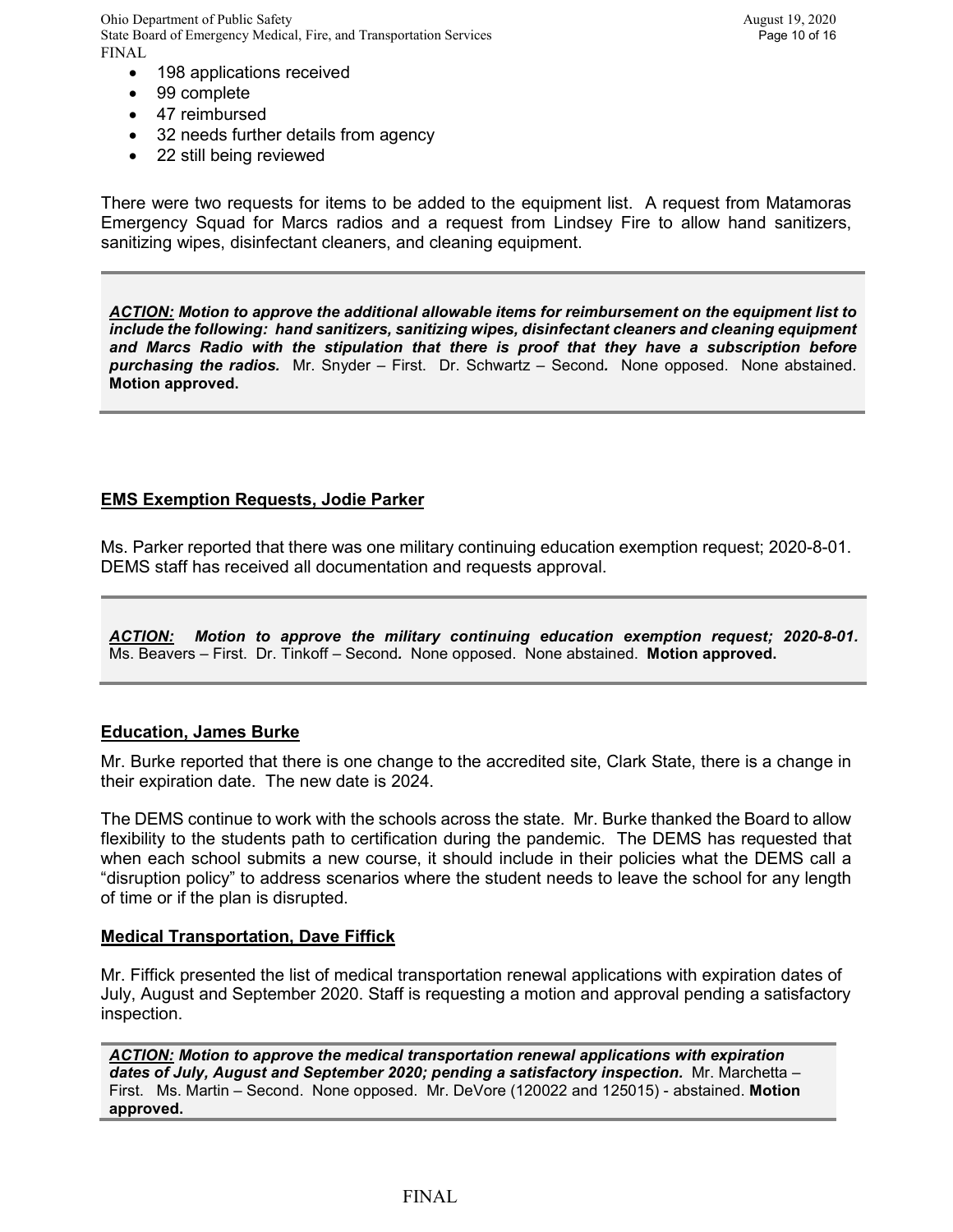Mr. Fiffick presented the list of medical transportation applications for 16 new services. Staff is requesting a motion and approval pending a satisfactory inspection.

*ACTION: Motion to approve medical transportation applications for 11 new ambulette services, 3 ambulance services and 2 air medical ; pending a satisfactory inspection.* Mr. Marchetta – First. Dr. Tinkoff - Second. None opposed. None abstained. **Motion approved.**

Mr. Fiffick reported that the DEMS stopped performing inspections in March. The inspections resumed in June only for new services and services that were under investigation. The inspection process was altered when the DEMS began inspections in June. The DEMS continued to inspect all new services; however, in August the renewal inspections began for those who were currently under investigation or has had numerous violations in the past. All renewal services inspection should start sometime in September.

## **BOARD COMMITTEE REPORTS**

#### **Trauma Committee, Diane Simon**

Ms. Simon reported that the Trauma Committee meeting was held virtually on July 8, 2020.

The first order of business was the approval of the Ohio Hospital Burn Surge EMS Education module.

The committee received final reports from IES which is a grant recipient looking into the trauma education throughout the state. Originally a report was received in December 2019; however, members asked for additional information. The report has been finalized and received.

The 2019 trauma data is complete. An extension was given for the 2020 first and second quarter data for patients discharged January 1 to June 30 until September 30, 2020.

Due to the COVID-19 closures there are some trauma centers who were unable to obtain final verification inspection from the American College of Surgeons. All verification visits are suspended until March 2021. A discussion ensued regarding this situation. Ultimately, the American College of Surgeons are responsible for the inspections and the Division of EMS has no authority to intervene.

#### **EMS-Children Committee, Dr. Schwartz**

Dr. Schwartz reported that the last EMS-C meeting was held on December 17, 2019. The next meeting is scheduled October 20, 2020.

#### **EMSC Performance Measures**

The Ohio PECC Learning Collaborative State Team has purchased training equipment (child and infant CPR trainers and an infant airway head) to be distributed to Pediatric Emergency Care Coordinators (PECCs) in exchange for agreeing to train other providers in their areas. Program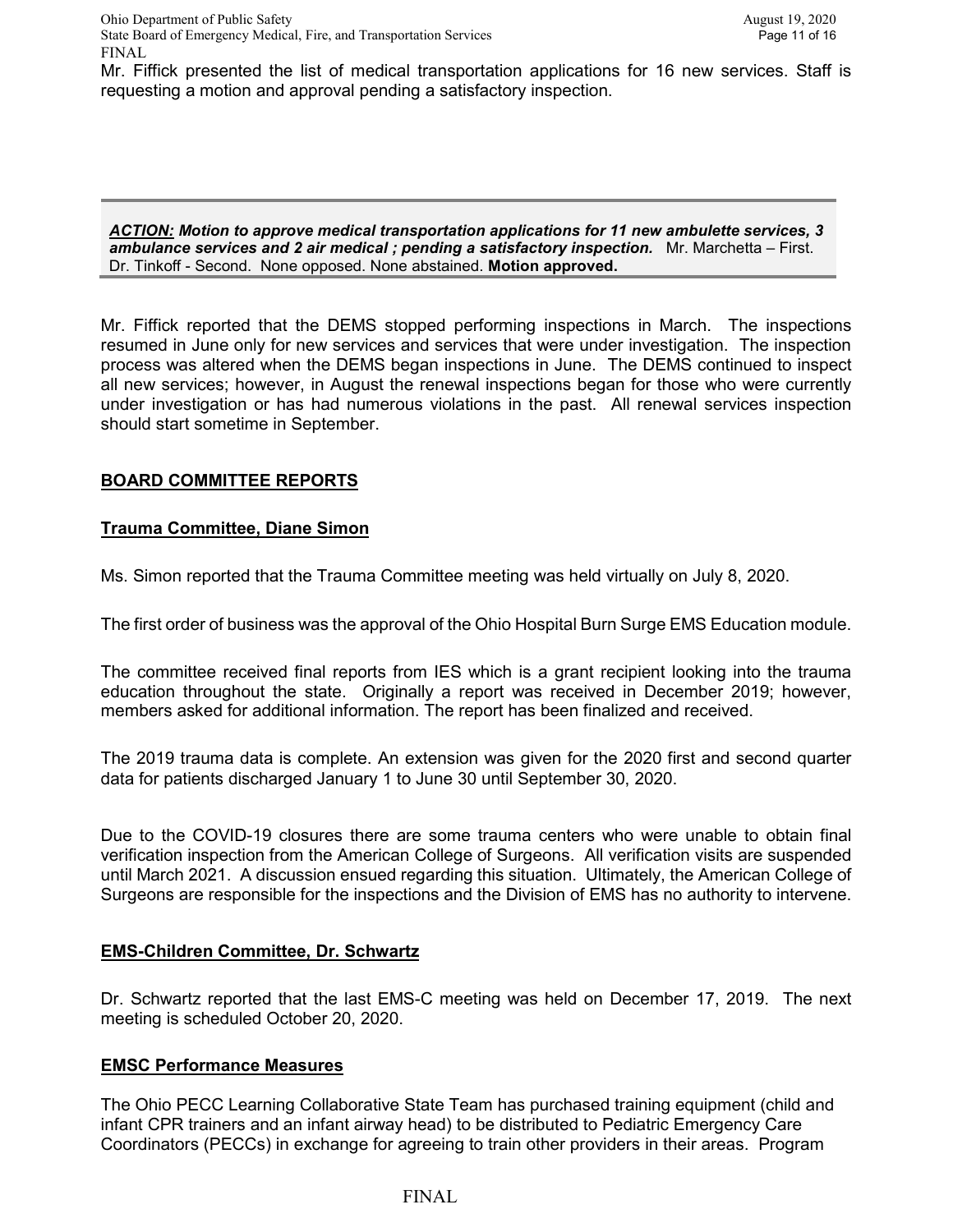information will be shared with PECCs very shortly. Currently, 147 Ohio EMS agencies have registered a PECC with Ohio EMSC.

The National EMS for Children Data Analysis and Resource Center (NEDARC) has announced that the anticipated launch of the EMS Agency Survey will be the week of January 4, 2021, and the anticipated closure will be the week of March 15, 2021. This survey is designed to gather data on EMSC Performance Measure 2, adoption of a PECC, and Performance Measure 3, frequency of pediatric skill training and verification. All EMS agencies in Ohio that respond to 911 emergency calls are to be surveyed.

NEDARC has also announced that the anticipated launch of the National Pediatric Readiness Project Assessment will be the week of May 3, 2021, and the anticipated closure will be the week of July 26, 2021. This survey is designed to assess pediatric readiness in all hospital emergency departments in the country, and will also assess the presence of a Pediatric Champion (the hospital PECC). All hospitals with an emergency department that is open 24/7 are to be surveyed.

### **Other Activities**

The Ohio EMSC Committee is reviewing the current State of Ohio EMS Pediatric Guidelines and Procedures Manual to ensure its compatibility with the NASEMSO National Model EMS Clinical Guidelines. Dr. Schwartz is coordinating this effort for Dr. Cunningham. The Committee is reviewing the document content for final approval.

Joe Stack and Dr. Schwartz are working with the Ohio Department of Health to update the Emergency Guidelines for Schools document, a resource to ensure accurate guidance is provided to school nurses and staff in responding to emergencies in their schools. Future calls will continue for this project.

Joe Stack and Dr. Julie Leonard are working with Dr. Deanna Dahl-Grove of Rainbow Babies' and Children's Hospital on a webinar for EMS providers dealing with the ASPR Pediatric Centers of Excellence Grant.

Dr. Julie Leonard is editing the second Child Maltreatment module under advice of the EMFTS Board's Education Committee. When ready, the Committee will make a recommendation to the EMFTS Board for CE approval.

#### **EMS System Development, Herb de la Porte**

Mr. de la Porte was not in attendance.

#### **Homeland Security Subcommittee, Mark Resanovich**

Mr. Resanovich reported that the committee had issues with the virtual meeting and was cancelled.

#### **EMS Rural Subcommittee, Herb de la Porte**

Mr. de la Porte was not in attendance. Ms. Beavers reported that the committee has not met.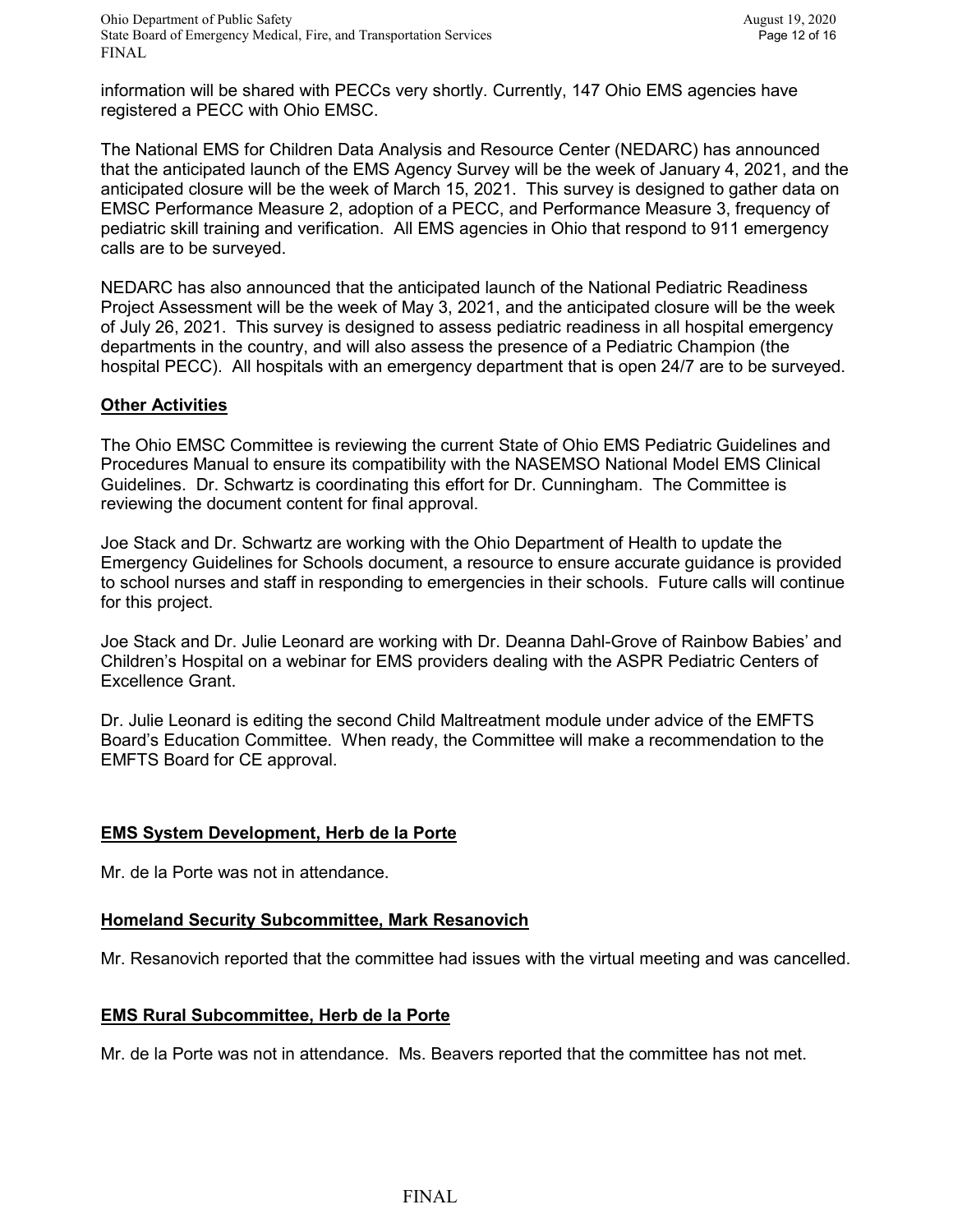# **Education Committee, George Snyder**

Mr. Snyder reported that the committee met August 18, 2020.

The workgroups have not been able to meet.

DEMS staff has been working on the education modules and getting the psychomotor examinations built. This will then come to the Board for full approval. The schools would need to approve to adopt these education modules.

The committee received the second module of Child Maltreatment Training from Nationwide Children's Hospital. The physician who developed this along with the research coordinator was on the call. Some of the language will be improved. The Education Committee has approved this training with the changes. The EMFTS Board members will receive the Child Maltreatment Training for approval in October. This training is not mandatory.

A plan is being reviewed to have one public safety instructor certification and course. The proposed skill set instruction would be the same whether teaching fire, EMS, or law enforcement. The plan is to certify for each of their individual practices. A workgroup is being created to work on this plan.

The committee had questions over early EMT and EMR psychomotor examinations. The Board approved this for the advanced emergency medical technician and paramedic level. The committee had a long discussion and decided they would not bring it forward to the Board for approval.

The committee had discussions regarding the National Registry provisional certifications. There is not a pathway in Ohio to earn a certificate to practice due to the EMS rules. The committee will continue to discuss this issue. There was a significant discussion regarding this matter. The committee will be reviewing additional avenues. No formal recommendations were brought forward.

Mr. Snyder requested the appointment of Dr. Amy Raubenolt to the Education Committee.

*ACTION: Motion to approve the appointment of Dr. Amy Raubenolt to the Education Committee.*  Mr. Snyder – First. Mr. Marchetta – Second. None opposed. None abstained. **Motion approved.**

## **Medical Oversight Committee, Mark Resanovich**

Mr. Resanovich reported that the committee has not met.

Mr. Resanovich requested the appointment of Dr. Amy Raubenolt to the Medical Oversight Committee.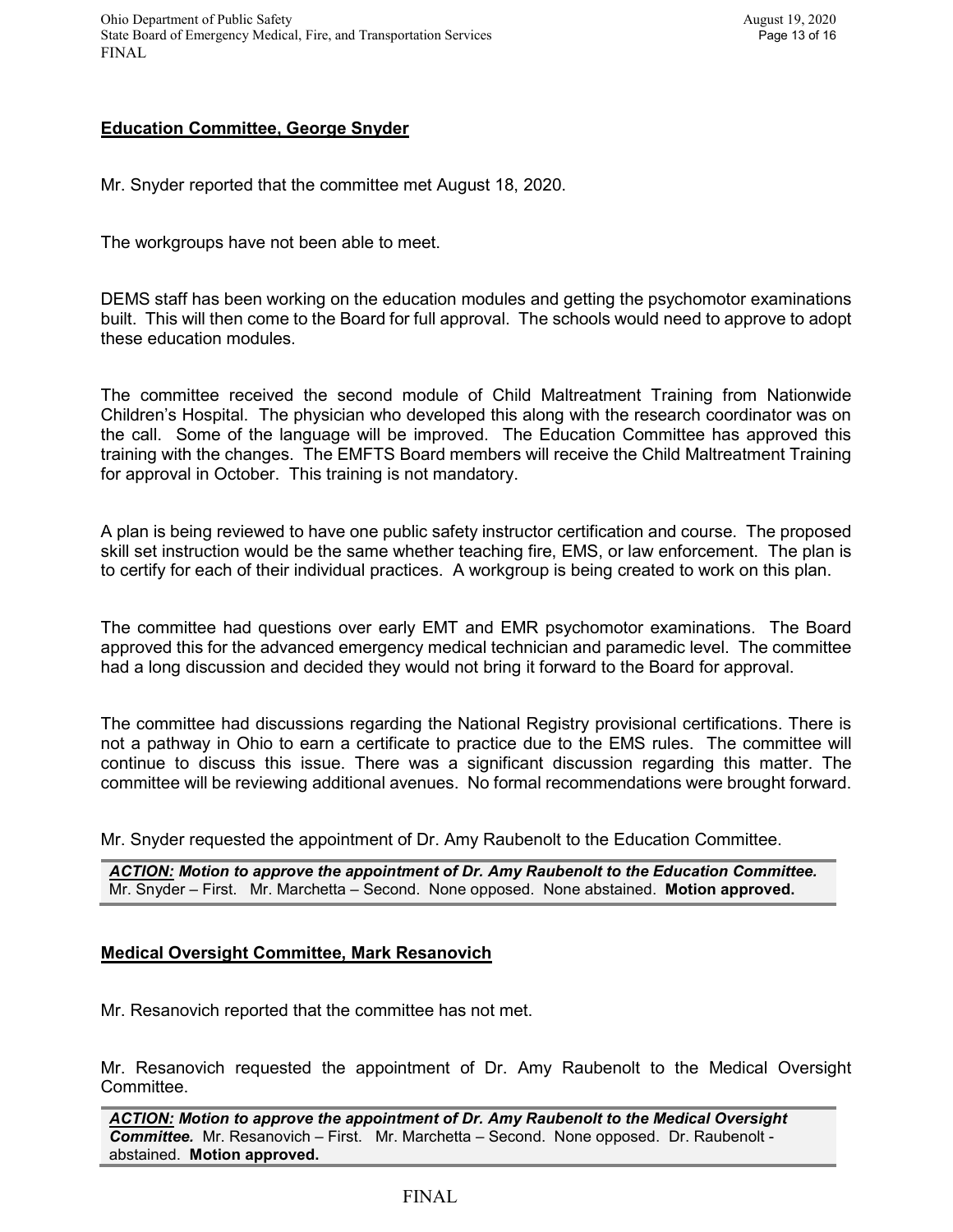Ohio Department of Public Safety<br>State Board of Emergency Medical, Fire, and Transportation Services Page 14 of 16 State Board of Emergency Medical, Fire, and Transportation Services FINAL

### **Alternate Transportation Subcommittee, Mark Resanovich**

Mr. Resanovich reported that the Alternate Transportation Subcommittee have not met.

#### **Medical Transportation Committee, Tom Allenstein**

Mr. Allenstein reported that the committee did not have a committee; therefore, these is not a report.

#### **Critical Care Subcommittee, Julie Rose**

Ms. Rose reported that she did not have a report due to not having a meeting.

# **Scope of Practice Ad-Hoc Committee, Kevin Uhl**

Mr. Uhl reported that the committee will be having a meeting via Microsoft Teams® on August 24, 2020.

Mr. Uhl requested the appointment of Dr. Amy Raubenolt to the Scope of Practice Ad-hoc committee.

*ACTION: Motion to approve the appointment of Dr. Amy Raubenolt to the Scope of Practice Adhoc Committee.* Mr. Uhl – First. Mr. Snyder – Second. None opposed. Dr. Raubenolt - abstained. **Motion approved.**

#### **Human Resources Ad-Hoc Committee, Mark Resanovich**

Mr. Resanovich reported that the committee will have a meeting via Microsoft Teams® on August 24, 2020.

Mr. Resanovich requested the appointment of Bruce Shade to the Human Resources Ad-hoc committee.

*ACTION: Motion to approve the appointment of Bruce Shade to the Human Resources Ad-hoc Committee.* Mr. Resanovich – First. Mr. Snyder – Second. None opposed. None abstained. **Motion approved.**

#### **Star of Life Awards**

Ms. Koker, the EMS Star of Life coordinator, reported that a new date has not been announced. Mr. Wright suggested a phone conference with the committee members.

#### **Old Business**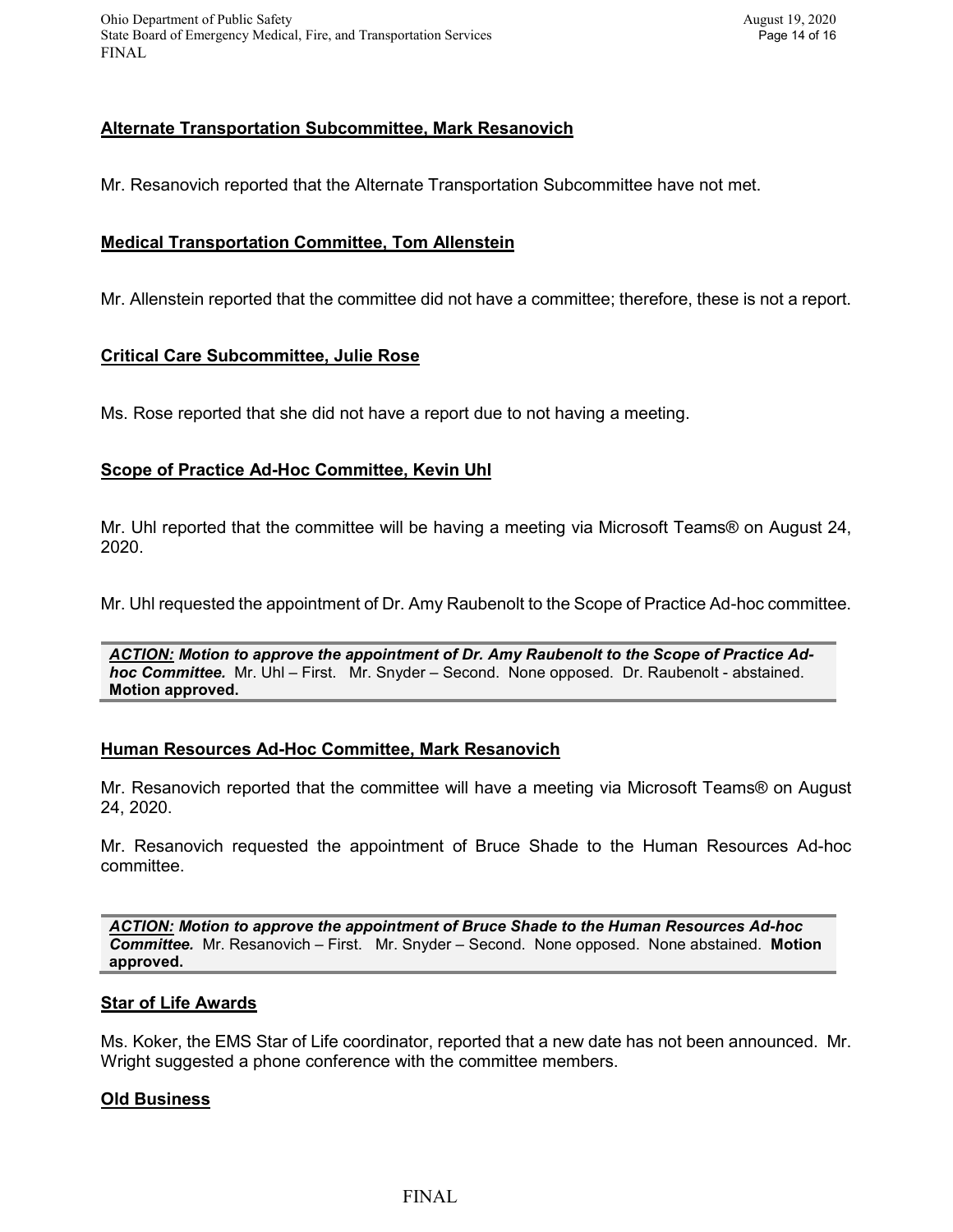# **De-identification of Data**

Mr. Mays explained that the preferred method of de-identification processes is the aggregation of the data. Under normal circumstances data requests are fulfilled by supplying aggregated subsets of data that do not directly or indirectly lend themselves to identify individual recipients of care or their providers. If during the preparation of the extract some of the results by their very nature are considered overly specific and contain enough information that could be traced back to the recipient of care or the provider, that specific result will be "suppressed". The actual value to be replaced with a notation that the value fell below the reporting threshold and not be included in the final product.

Ad-Hoc De-identified by Removal, Generation and Replacement

Beginning in 2019, a change in the law now allows for the Board to supply more granular levels of information under certain conditions, even when the information may be considered personally identifiable information (PII). This change has added a new level of complexity and responsibility to data sharing and data requests.

- Unless otherwise directed by the Board as a necessary component for the data request and/or data use agreement, patient names will not be supplied to requestors.
	- o Individual patient records will be assigned a unique identifier by the system, automation or staff that is not composed of other record elements unless it can be encrypted and hashed into a secure and unreadable unique cypher.
	- o The order of the assignment will be non-organic to avoid alphabetical or numerical walk-backs.
- Unless otherwise directed by the Board as a necessary component for the data request and/or data use agreement, provider (EMS agency) and facility names will not be supplied to requestors.
	- $\circ$  If necessary to distinguish between different providers and facilities, they will be renamed to something less identifying such as "Provider A", "Provider B", "Facility A", "Facility B", etc..
	- $\circ$  The order of the assignment will be non-organic to avoid alphabetical or numerical walk-backs.
- Since a street address, in conjunction with secondary or demographic information may be used to identify recipients of care, providers and their destination facilities, strong consideration should be given to only supply broader geographic designations such as county or zip code.

Please note that any kind of secondary processing performed after the actual data request is completed consumes additional staff-hours per request.

## Planned System Enhancements

The DEMS is pursuing several additions to the new EMSIRS data repository. These same enhancements will be made to the trauma data when it is eventually incorporated into the in-house data repository.

## *Enhancement #1: Census Track Generation*

Embedding census track data into the EMIRS database to be offered as an alternate option for the incident address. Presently, the DEMS are close to completing a proof of concept project as part of a data request for another agency. The results look promising as an addition to the EMSIRS system sometime in the future.

## *Enhancement #2: Unique Identifier Generation*

Creating unique record identifiers using a Secure Hash Algorithm (SHA) for each record stored within EMSIRS to be used in record level data requests. By using this form of "hashing" cryptography that combines known elements from a record into a securely coded unique ID for each record, the requestor has a de-identified patient record reference. This is done so that the DEMS can supply future updates to files (for recurring data requests) without the need to